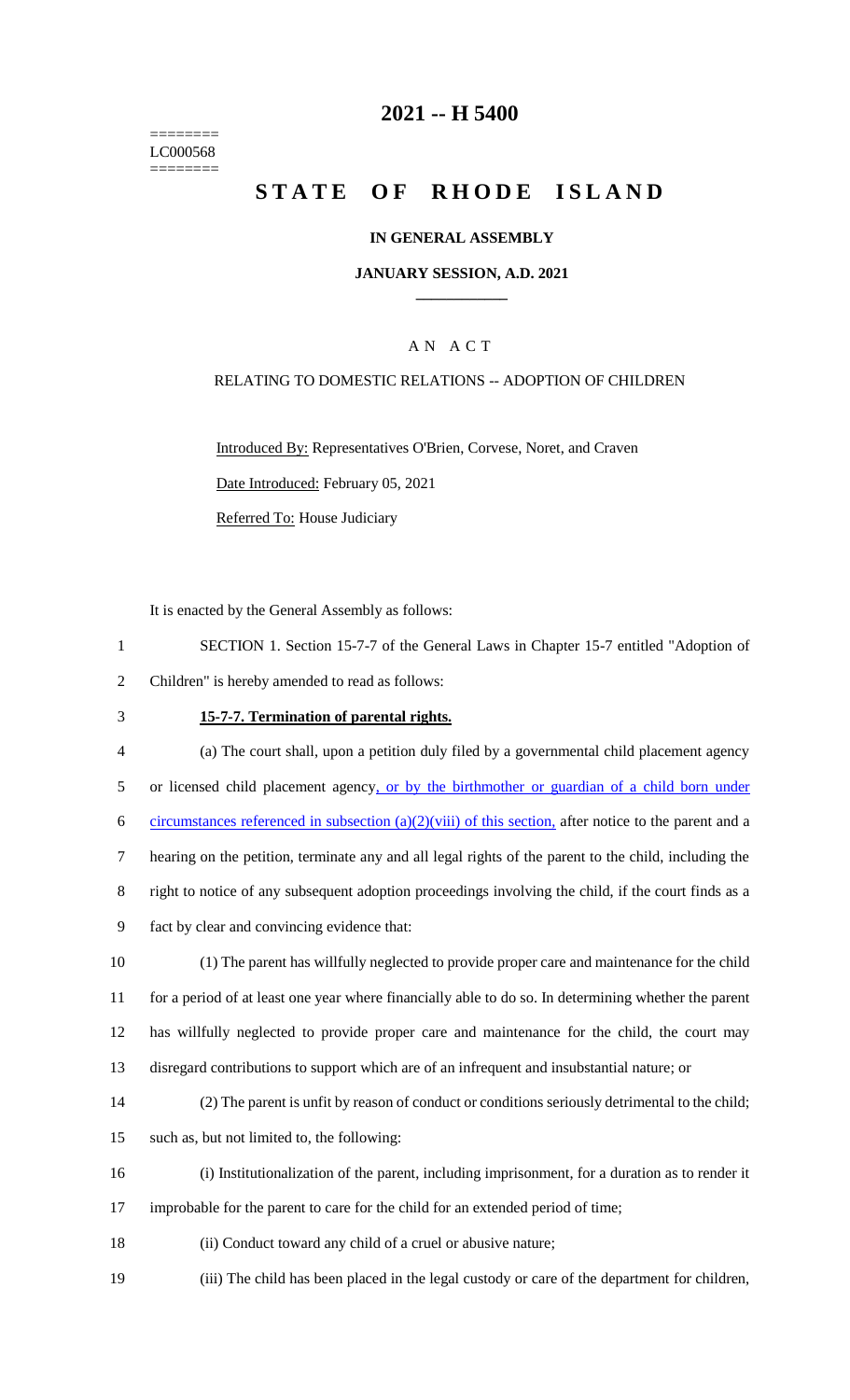youth, and families and the parent has a chronic substance abuse problem and the parent's prognosis indicates that the child will not be able to return to the custody of the parent within a reasonable period of time, considering the child's age and the need for a permanent home. The fact that a parent has been unable to provide care for a child for a period of twelve (12) months due to substance abuse shall constitute prima facie evidence of a chronic substance abuse problem;

 (iv) The child has been placed with the department for children, youth, and families and the court has previously involuntarily terminated parental rights to another child of the parent and the parent continues to lack the ability or willingness to respond to services which would rehabilitate the parent and provided further that the court finds it is improbable that an additional period of services would result in reunification within a reasonable period of time considering the child's age and the need for a permanent home;

 (v) The parent has subjected the child to aggravated circumstances, which circumstances 13 shall be abandonment, torture, chronic abuse and sexual abuse;

 (vi) The parent has committed murder or voluntary manslaughter on another of his or her children or has committed a felony assault resulting in serious bodily injury on that child or another of his or her children or has aided or abetted, attempted, conspired or solicited to commit such a 17 murder or voluntary manslaughter; or

 (vii) The parent has exhibited behavior or conduct that is seriously detrimental to the child, for a duration as to render it improbable for the parent to care for the child for an extended period of time; or

 (viii) The parent has been convicted of sexual assault upon the birthmother and parenthood is a result of that sexual assault, which shall be established by proving that the child was conceived as a result of a conviction for any offense set forth in §§ 11-37-2, 11-37-6 or 11-37-8.1. Conception 24 as a result of sexual assault may be proved by DNA tests and upon conviction of the putative father, and after a fact finding hearing establishing paternity, said father's parental rights shall be 26 terminated by order of the court. Termination of the parental rights of the father shall include the loss of all parental rights without limitation, including the adoption of said child. The father shall 28 also have no right to any visitation with the minor child and shall have no right to any inheritance 29 from a child conceived as a result of sexual assault as specified. (3) The child has been placed in the legal custody or care of the department for children,

 youth, and families for at least twelve (12) months, and the parents were offered or received services to correct the situation which led to the child being placed; provided, that there is not a substantial probability that the child will be able to return safely to the parents' care within a reasonable period of time considering the child's age and the need for a permanent home; or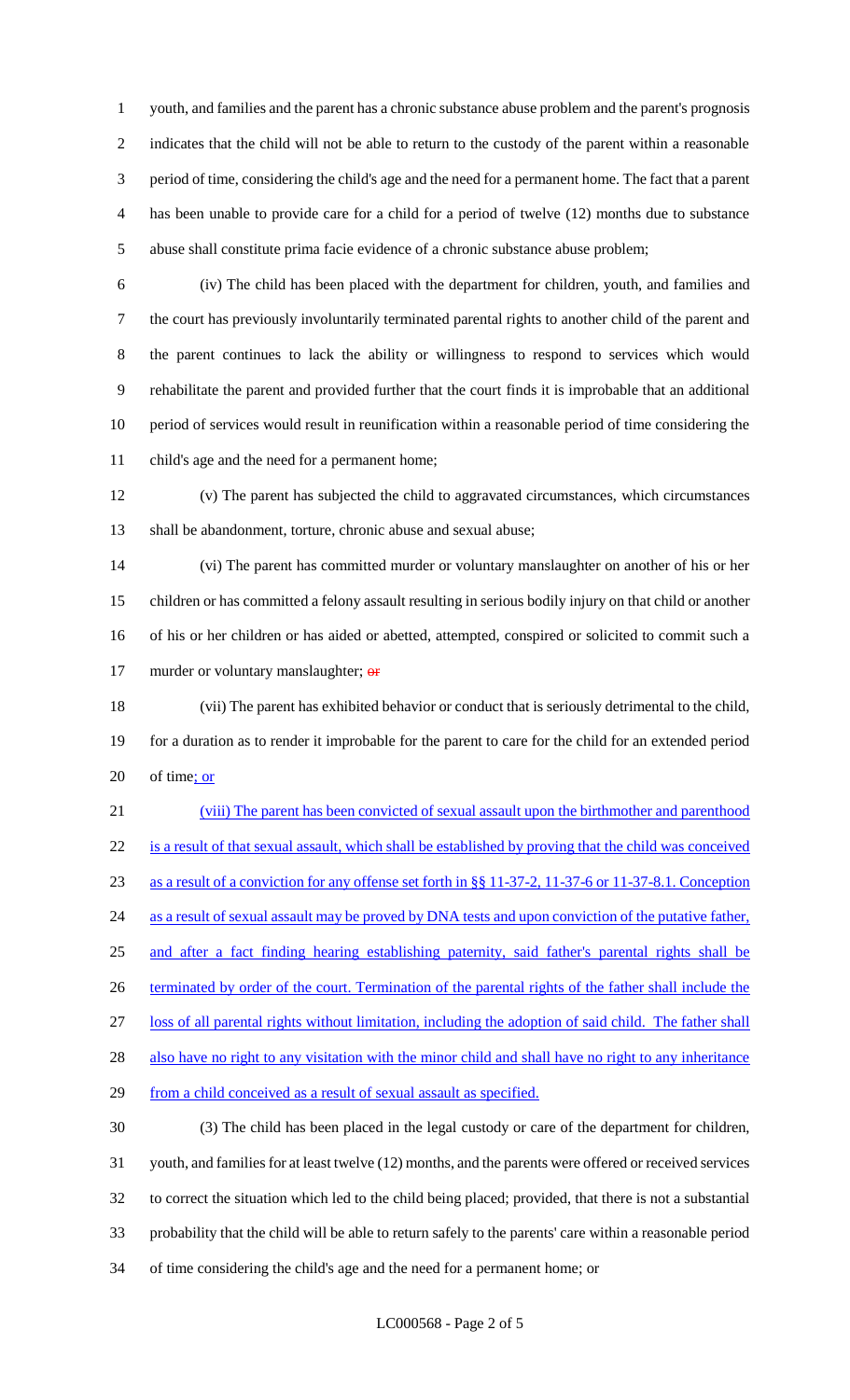(4) The parent has abandoned or deserted the child. A lack of communication or contact with the child for at least a six (6) month period shall constitute prima facie evidence of abandonment or desertion. In the event that parents of an infant have had no contact or communication with the infant for a period of six (6) months the department shall file a petition pursuant to this section and the family court shall conduct expedited hearings on the petition.

6 (b)(1) In the event that the petition is filed pursuant to subdivisions (a)(1), (a)(2)(i), (a)(2)(iii), or (a)(2)(vii) of this section, the court shall find as a fact that, prior to the granting of the petition, such parental conduct or conditions must have occurred or existed notwithstanding the reasonable efforts which shall be made by the agency prior to the filing of the petition to encourage and strengthen the parental relationship so that the child can safely return to the family. In the event 11 that a petition is filed pursuant to subdivisions  $(a)(2)(ii)$ ,  $(a)(2)(iv)$ ,  $(a)(2)(v)$ ,  $(a)(2)(vi)$  or  $(a)(4)$  of this section, the department has no obligation to engage in reasonable efforts to preserve and reunify a family.

 (2) Any duty or obligation on the part of a licensed or governmental child placing agency to make reasonable efforts to strengthen the parental relationship shall cease upon the filing of a petition under this section. This provision shall not be construed and is not intended to limit or affect in any way the parents' right to see or visit with the child during the pendency of a petition under this section.

 (3) Upon the filing of a termination of parental rights petition, the agency has an affirmative duty to identify, recruit, process and approve a qualified family for adoption or other permanent living arrangement for the child.

 (c)(1) In considering the termination of rights as pursuant to subsection (a), the court shall give primary consideration to the physical, psychological, mental, and intellectual needs of the child insofar as that consideration is not inconsistent with other provisions of this chapter.

 (2) The consideration shall include the following: If a child has been placed in foster family care, voluntarily or involuntarily, the court shall determine whether the child has been integrated into the foster family to the extent that the child's familial identity is with the foster family and whether the foster family is able and willing to permanently integrate the child into the foster family; provided, that in considering integrating into a foster family, the court should consider:

 (i) The length of time child has lived in a stable, satisfactory environment and the desirability of maintaining that environment and continuity for the child; and

 (ii) The reasonable preference of the child, if the court determines that the child has sufficient capacity to express a reasonable preference.

(d) If the court finds that the parental rights of the parent should be terminated as specified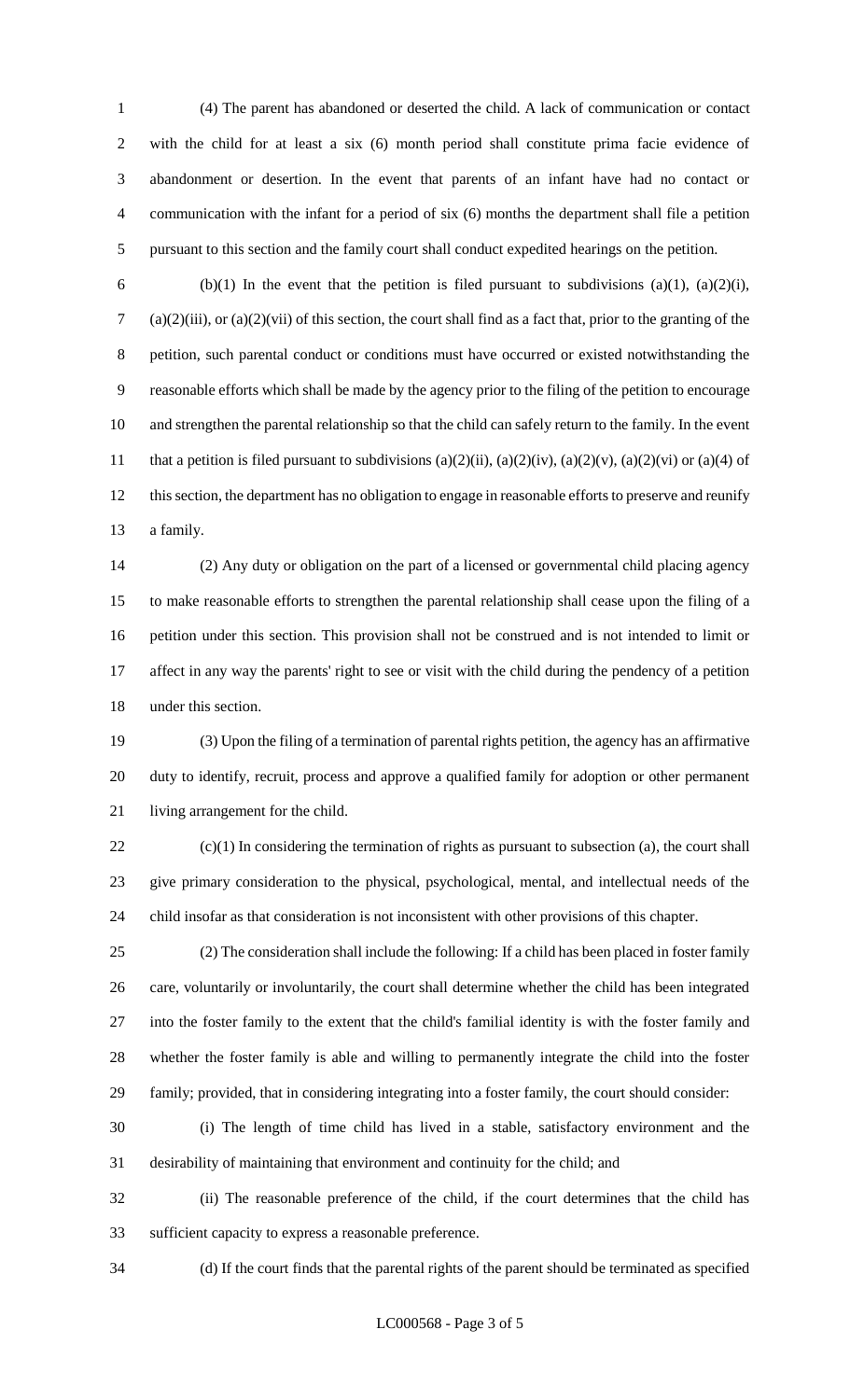in subsection (a), it shall by decree duly entered, appoint some suitable person to give or withhold consent in any subsequent adoption proceedings. In the case of petitions filed by licensed or governmental child placement agencies, the court shall appoint the agency to be the sole party to give or withhold consent to the adoption of the child and further vest the agency with all rights of guardianship over the child.

 (e) Nothing in this section shall be construed to prohibit the introduction of expert testimony with respect to any illness, medical or psychological condition, trauma, incompetency, addiction to drugs, or alcoholism of any parent who has exhibited behavior or conduct that is seriously detrimental to a child, to assist the court in evaluating the reason for the conduct or its probable duration.

 (f) The record of the testimony of the parties adduced in any proceeding terminating 12 parental rights to a child shall be entitled to the confidentiality provided for in § 8-10-21 and more specifically shall not be admissible in any civil, criminal, or other proceeding in any court against a person named a defendant or respondent for any purpose, except in subsequent proceedings involving the same child or proceedings involving the same respondent.

 (g) In the event any child, the parental rights to whom have been finally terminated, has not been placed by the agency in the home of a person or persons with the intention of adopting the child within thirty (30) days from the date of the final termination decree, the family court shall review the status of the child and the agency shall file a report that documents the steps the agency is taking to find an adoptive family or other permanent living arrangement for the child, to place the child with an adoptive family, a fit and willing relative, a legal guardian, or in another planned permanent living arrangement, and to finalize the adoption or legal guardianship. At a minimum, this documentation shall include child specific recruitment efforts, such as the use of state, regional and national adoption exchanges, including electronic exchange system.

SECTION 2. This act shall take effect upon passage.

======== LC000568 ========